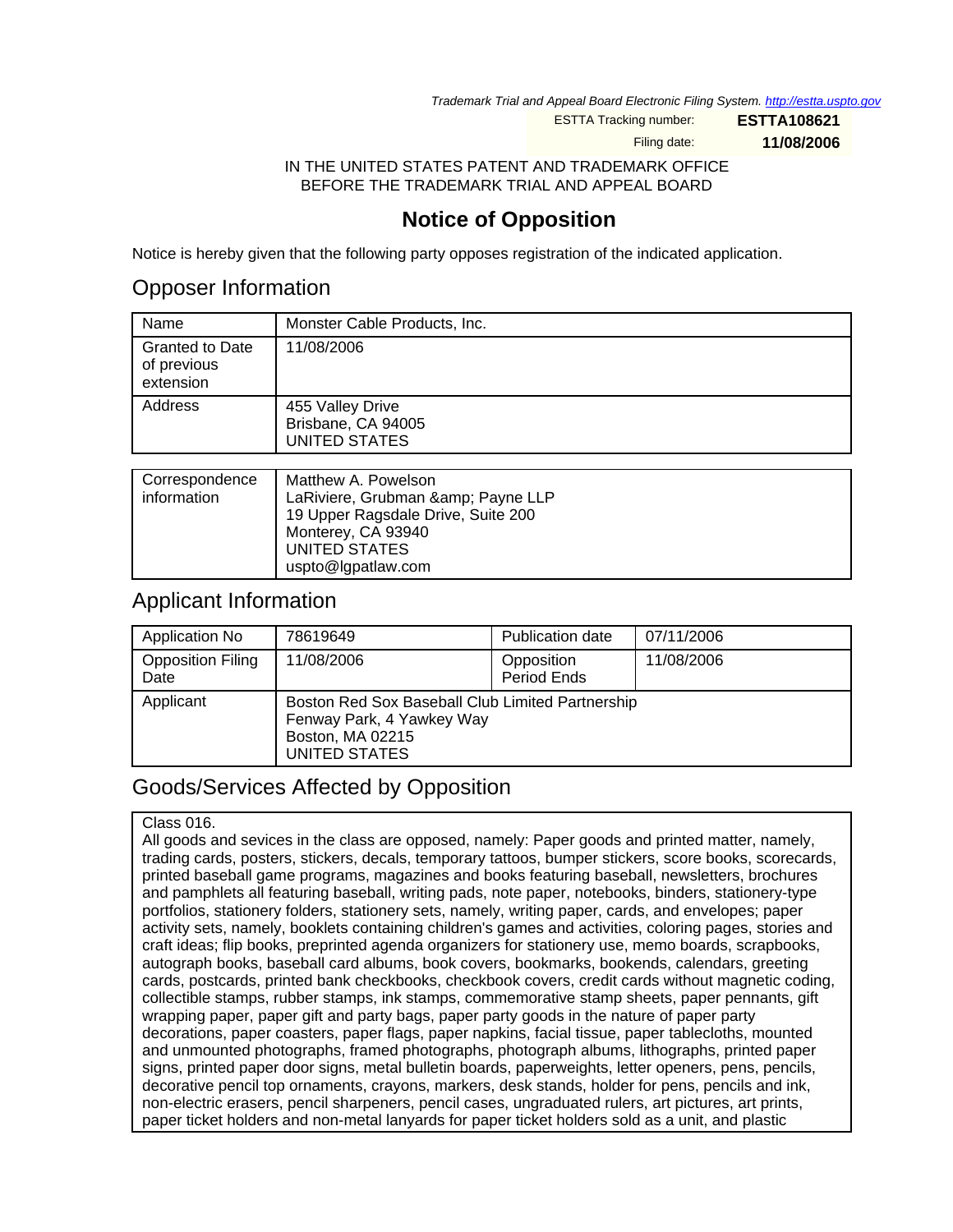baseball card holders and collectors cases

| Attachments | NoticeofOpp-Class16.pdf (11 pages)(88434 bytes) |  |
|-------------|-------------------------------------------------|--|
|             |                                                 |  |
| Signature   | /Matthew A. Powelson/                           |  |
| Name        | Matthew A. Powelson                             |  |
| Date        | 11/08/2006                                      |  |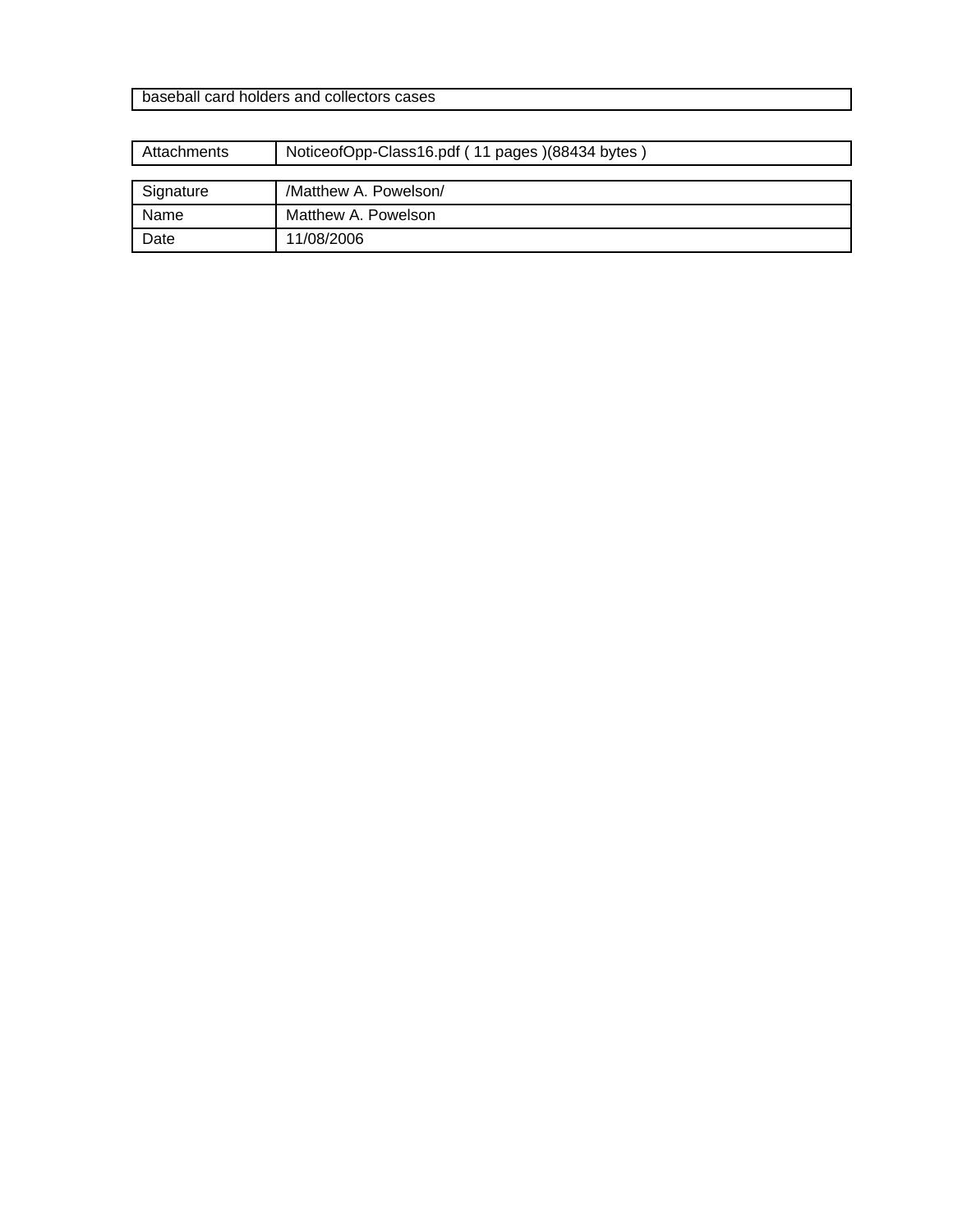| Date of Filing: November 8, 2007                                                                                         |
|--------------------------------------------------------------------------------------------------------------------------|
| I hereby certify that this paper or fee is being electronically filed with the United States Patent and Trademark Office |
|                                                                                                                          |
|                                                                                                                          |
| Typed or Printed Name of Person Electronically Filing Paper or Fee: RICK  HLEXHIVET                                      |

#### **TRADEMARK: MONSTER SEATS**

### **IN THE**

#### UNITED STATES PATENT AND TRADEMARK OFFICE

#### **TRADEMARK TRIAL AND APPEAL BOARD**

In the matter of Trademark Registration Application Serial No. 78/619,649 published in the Official Gazette (Trademarks) on July 11, 2006:

| MONSTER CABLE PRODUCTS, INC.        |            |
|-------------------------------------|------------|
|                                     | Opposer,   |
| V.                                  |            |
| <b>BOSTON RED SOX BASEBALL CLUB</b> |            |
| LIMITED PARTNERSHIP,                |            |
|                                     | Applicant. |

**Opposition No.:** 

#### **NOTICE OF OPPOSITION**

MONSTER CABLE PRODUCTS, INC., a California corporation ("Opposer"), whose address is 455 Valley Drive, Brisbane, CA 94005-1209 (referred to herein as "Opposer") believes that they will be damaged by the registration of the mark "MONSTER SEATS" in International Class 16 (Paper goods and printed matter, namely, trading cards, posters, stickers, decals, temporary tattoos, bumper stickers, score books, scorecards, printed baseball game programs, magazines and books featuring baseball, newsletters, brochures and pamphlets all featuring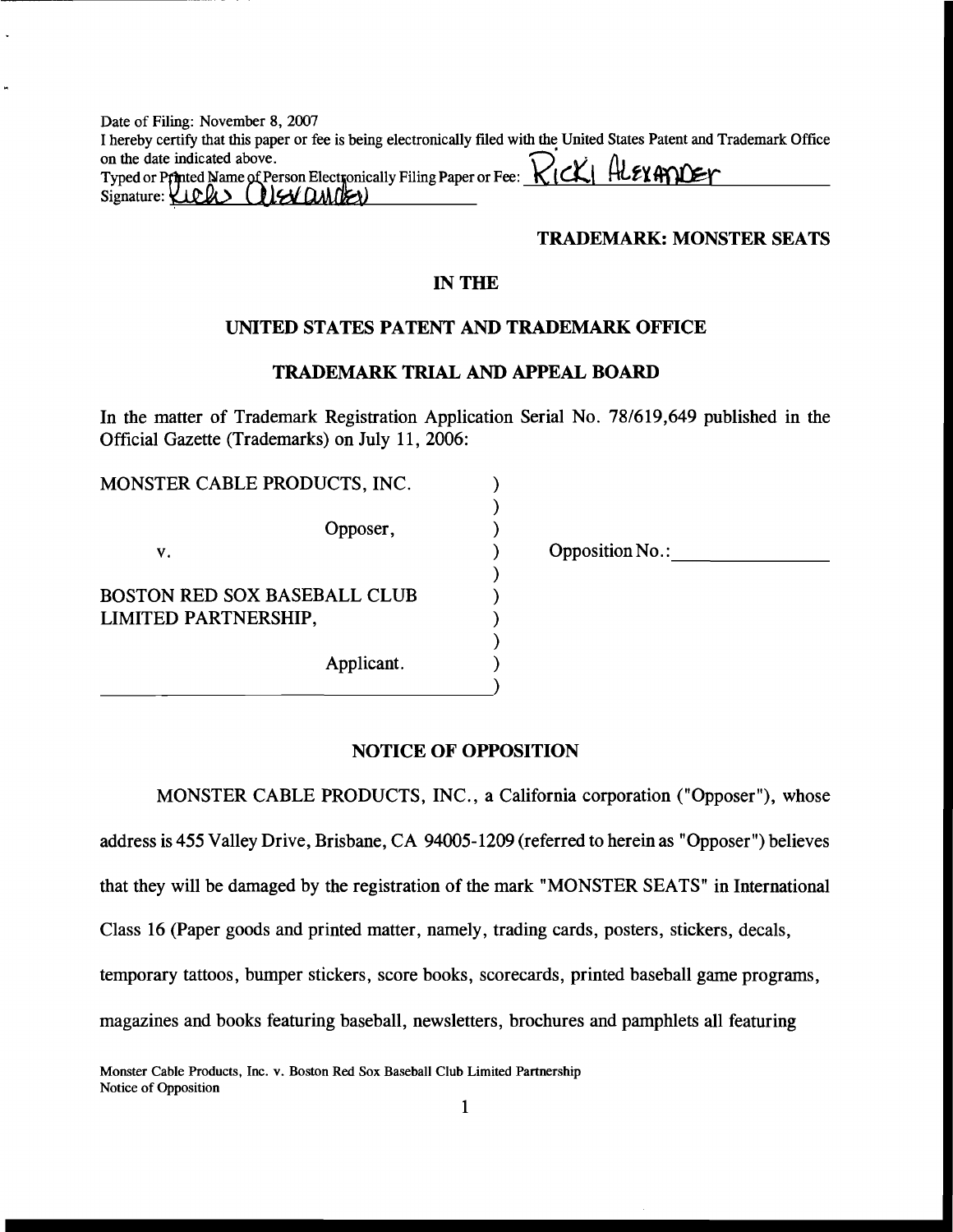baseball, writing pads, note paper, notebooks, binders, stationery-type portfolios, stationery folders, stationery sets, namely, writing paper, cards, and envelopes; paper activity sets, namely, booklets containing children's games and activities, coloring pages, stories and craft ideas; flip books, preprinted agenda organizers for stationery use, memo boards, scrapbooks, autograph books, baseball card albums, book covers, bookmarks, bookends, calendars, greeting cards, postcards, printed bank checkbooks, checkbook covers, credit cards without magnetic coding, collectible stamps, rubber stamps, ink stamps, commemorative stamp sheets, paper pennants, gift wrapping paper, paper gift and party bags, paper party goods in the nature of paper party decorations, paper coasters, paper flags, paper napkins, facial tissue, paper tablecloths, mounted and unmounted photographs, framed photographs, photograph albums, lithographs, printed paper signs, printed paper door signs, metal bulletin boards, paperweights, letter openers, pens, pencils, decorative pencil top ornaments, crayons, markers, desk stands, holder for pens, pencils and ink, non-electric erasers, pencil sharpeners, pencil cases, ungraduated rulers, art pictures, art prints, paper ticket holders and non-metal lanyards for paper ticket holders sold as a unit, and plastic baseball card holders and collectors cases) on the Principal Register, as shown in the above-referenced application made by BOSTON RED SOX BASEBALL CLUB LIMITED PARTNERSHIP, LLC ("Applicant"), and hereby opposes same.

As grounds of opposition, it is alleged that:

Monster Cable Products, Inc. v. Boston Red Sox Baseball Club Limited Partnership Notice of Opposition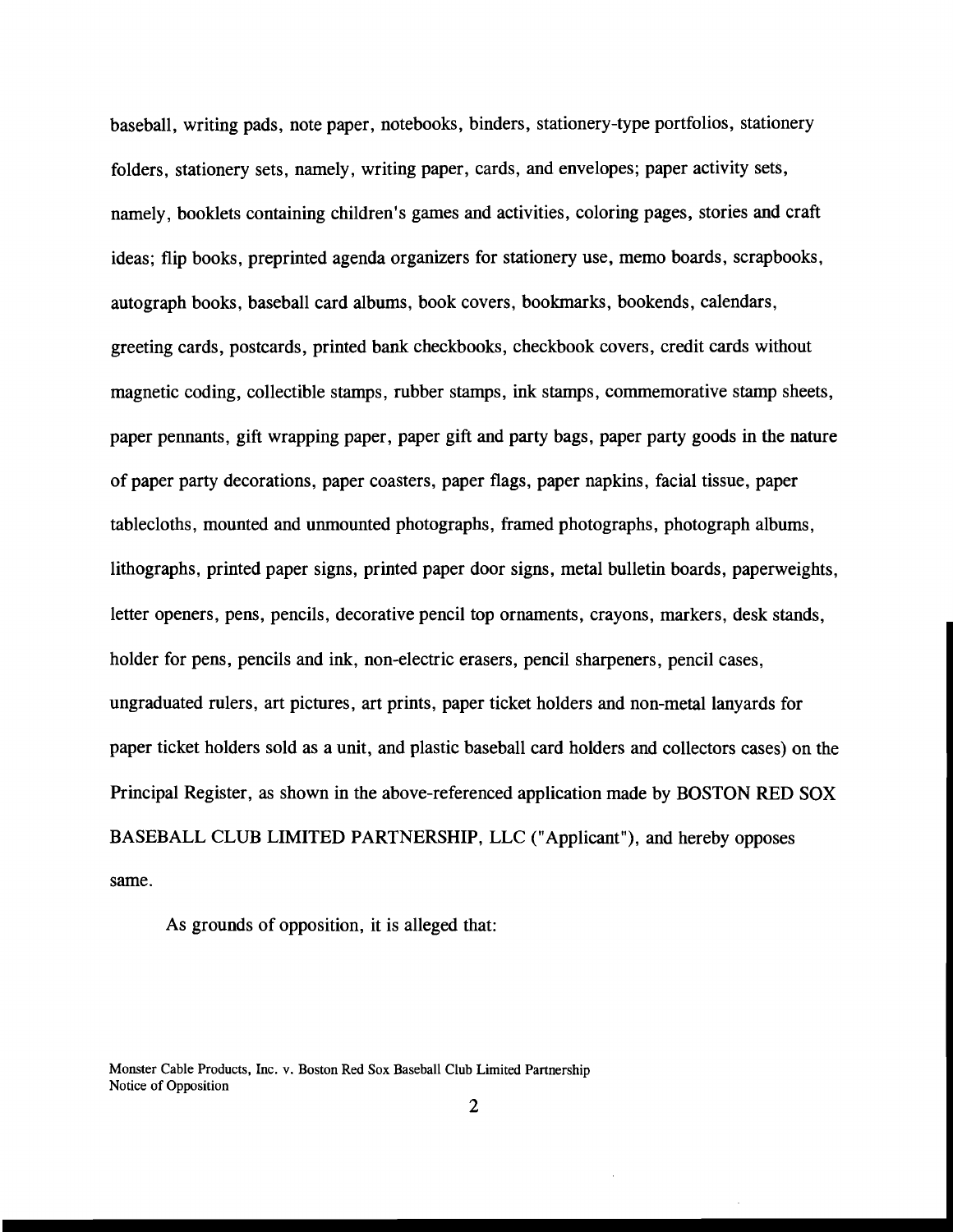Opposer has prior rights to the trademark MONSTER, as it first used said mark  $1<sub>1</sub>$ at least as early as May 18, 1978, and cause said mark to be placed in commerce at least as early as August 18, 1978 in connection with other goods, such as electrical and musical items.

Since long prior to April 29, 2005, the filing date of the subject ITU  $2<sub>1</sub>$ application, or the actual date of first use of the MONSTER SEATS mark by Applicant, Opposer has used continuously the MONSTER mark and an extensive "MONSTER" family of marks using the "Monster" stem word (hereinafter "MONSTER Family of Marks"), on or in connection with various goods and services in the United States. Among those goods and services sold and provided for by Opposer in the United States under the MONSTER Family of Marks are a variety of goods and services, including but not limited to, electrical, audio, video, clothing, musical items and thereafter on related items, including products and services in connection with computers, the Internet and electronic commerce, professional sports events, community events, and related goods.

 $3<sub>1</sub>$ By reason of the adoption and continuous use of the MONSTER Family of Marks, these marks have a distinctive quality and have acquired special and particular significance and very valuable goodwill as identifying Opposer and its goods and services. Opposer's MONSTER Family of Marks has become famous and distinctive through, *inter alia*, Opposer's extensive use, advertising and promotion of that mark through the United States for a variety of goods and services over a substantial period of time.

 $\overline{4}$ . Consequently, through such usage and recognition, Opposer has acquired common-law rights in the MONSTER Family of Marks as proprietary trademarks, which

 $\mathcal{L}$ 

Monster Cable Products, Inc. v. Boston Red Sox Baseball Club Limited Partnership Notice of Opposition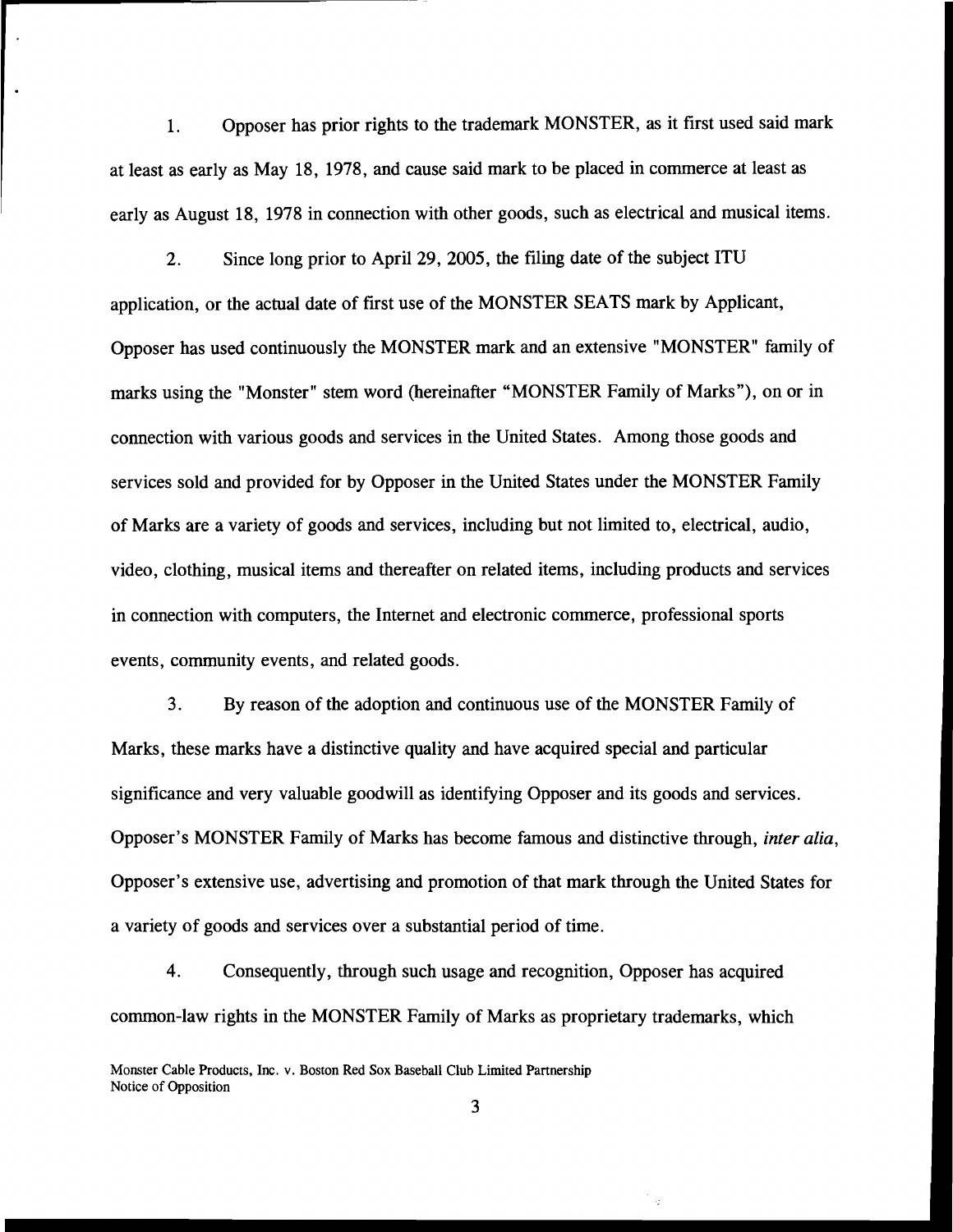rights extend without limitation, to the exclusive right to use such designation nationwide in conjunction with Opposer's goods and services.

 $5<sub>1</sub>$ Moreover, since prior to either the filing date of the subject application or the actual date of first use of the MONSTER SEATS mark by Applicant, Opposer has used the designation MONSTER, either along or in connection with other terms, as a trademark on in conjunction with a variety of goods and services and, as such, has acquired nation wide common-law rights in the MONSTER designation as a proprietary trademark for its goods and services.

6. Opposer is also the licensor of additional marks employing the term "Monster".

 $7<sub>1</sub>$ Opposer is also the owner of many U.S. registrations for its MONSTER Family of Marks, including, without limitation, the following registrations:

Federal Trademark Registration No. 2,184,002, for the mark  $a.$ MONSTER in Class 9 for namely electrical and musical signal transmitting cable and connectors;

 $h$ Federal Trademark Registration No. 1,342,164, for the mark MONSTER CABLE in Class 9, for electrical signal transmitting cable and connectors;

Federal Trademark Registration No. 1,340,229, for the mark  $\mathbf{c}$ . MONSTER CABLE in Class 9, for musical and voice signal transmitting cable and connectors:

 $\mathbf{d}$ . Federal Trademark Registration No. 1,384,076, for the mark MONSTER CABLE (STYLIZED) in Class 9, for computer cables;

Monster Cable Products, Inc. v. Boston Red Sox Baseball Club Limited Partnership Notice of Opposition

 $\overline{\mathbf{4}}$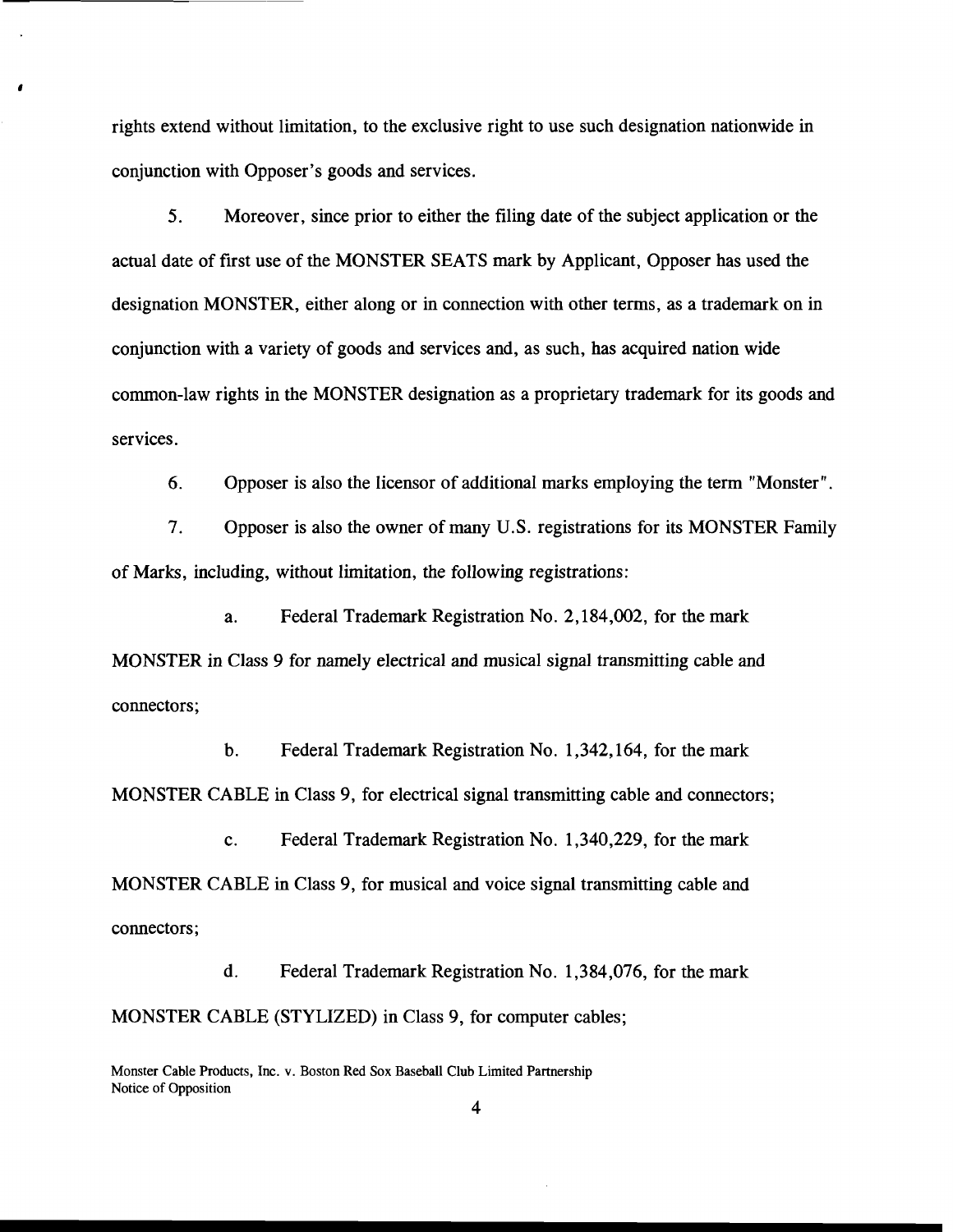Federal Trademark Registration No. 1,336,372, for the mark e. MONSTER CABLE SPECIAL in Class 9, for audio cable;

 $f_{\perp}$ Federal Trademark Registration No. 2,998,513, for the mark "MONSTER" in Class 28 for bowling balls;

Federal Trademark Registration No. 3, 103, 291, for the mark g. "MONSTER GARAGE" in Class 9 for motion picture films; pre-recorded video disks and audio-visual recordings; pre-recorded videotapes; pre-recorded compact disc; DVDs and CD-ROMs; all of the above goods featuring subject matter related to the television series of the same name that features the reconstruction of automobiles into unique motor vehicle devices;

h. Federal Trademark Registration No. 3, 103, 290, for the mark "MONSTER GARAGE" in Class 41 for entertainment services in the nature of a television series regarding the reconstruction of automobiles into unique motor vehicle devices;

i. Federal Trademark Registration No. 3,097,551, for the mark "MONSTER GARAGE" in Class 41 for entertainment services in the nature of a television series regarding the reconstruction of automobiles into unique motor vehicle devices; provision of information related to television program of the same name via the internet;

Federal Trademark Registration No. 3,055,801, for the mark  $\mathbf{i}$ . "MONSTER GEAR" in Class 18 for luggage;

k. Federal Trademark Registration No. 2,972,563, for the mark "MONSTER MINTS" in Class 30 for mint candy;

Monster Cable Products, Inc. v. Boston Red Sox Baseball Club Limited Partnership Notice of Opposition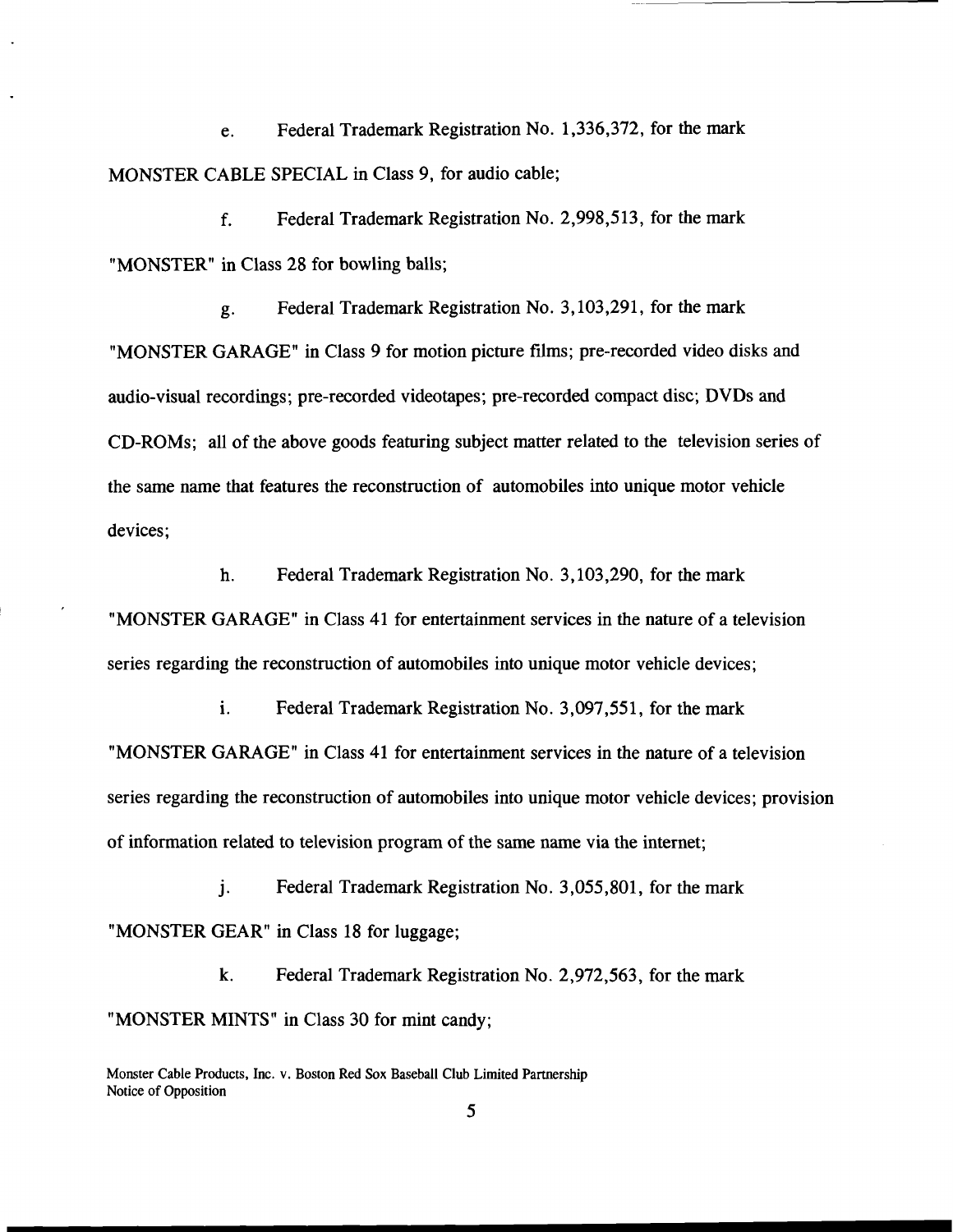Federal Trademark Registration No. 3,057,145, for the mark  $\mathbf{1}$ . "MONSTER UNIVERSITY" in Class 41 for educational and training services, namely, conducting online training with respect to electronic products, key word and key phrase information relating to electronic products, and hookup information relating to electronic products.

Federal Trademark Registration No. 1,844,244, for the trademark m. MONSTER HOME THEATRE for Class 9, for audio cables.

Federal Trademark Registration No. 1,738,114, for the trademark n. MONSTER DESIGN for Class 9, for cable connectors for use with audio equipment.

Federal Trademark Registration No. 1,537,306, for the trademark  $\mathbf{0}$ . MONSTER MUSIC for Class 9, for compact discs.

Federal Trademark Registration No. 2,809,051, for the trademark p. MONSTER MOBILE for Class 9, namely electrical equipment for recharging batteries.

Federal Trademark Registration No. 1,759,527, for the trademark q. MONSTER SOUND for Class 9, for audio equipment, namely electrical cables and connectors and parts thereof.

Federal Trademark Registration No. 1,428,215, for the trademark  $\mathbf{r}$ . MONSTER VIDEO for Class 9, for video cables.

Federal Trademark Registration No. 1,351,414, for the trademark  $S<sub>1</sub>$ MONSTER TIPS for Class 9, for electrical audio connectors for connecting of home stereo and video components.

Monster Cable Products, Inc. v. Boston Red Sox Baseball Club Limited Partnership Notice of Opposition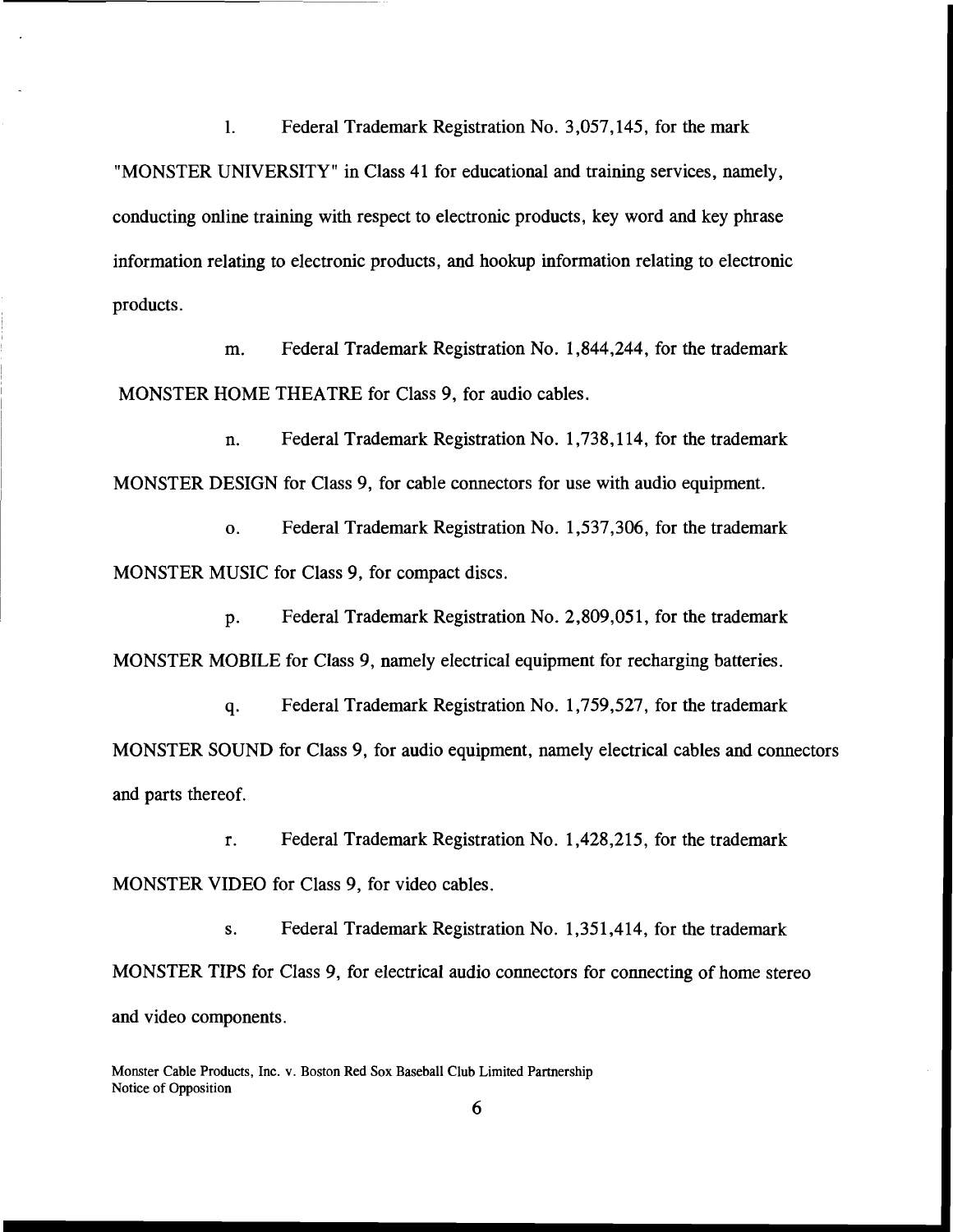Federal Trademark Registration No. 1,812,892, for the trademark  $t$ . MONSTER CONNECTION for Class 16, for newsletters about consumer electronics.

Federal Trademark Registration No. 1,414,284, for the trademark I AM u. A MONSTER for Class 25, namely t-shirts and jackets.

Federal Trademark Registration No. 2,220,851, for the trademark  $\mathbf{V}$ . MONSTER CENTRAL for Class 9, namely electrical signals and distribution panels.

Federal Trademark Registration No. 2,185,607, for the trademark W. MONSTER COMPUTER for Class 9, namely computer cables.

Federal Trademark Registration No. 2,211,670, for the trademark  $\mathbf{x}$ . MONSTER MOUNTS for Class 9, namely loudspeaker mounting units.

Federal Trademark Registration No. 2,153,562, for the trademark **y**. MONSTER MULTIMEDIA for Class 9, for Audio and video products, namely, cable switch boxes, and junction boxes.

Federal Trademark Registration No. 2,227,322, for the trademark Z. MONSTER NETWORKING for Class 9, namely, connectors and cables for the transmission of data signals.

Federal Trademark Registration No. 2,330,194, for the trademark aa. MONSTER LOCK for Class 9, namely electrical connectors.

bb. Federal Trademark Registration No. 2,728,729, for the trademark MONSTER POWER for Class 9, electrical power control products, namely batteries, power strip type electrical outlets, power line conditioners and electrical power extension cords.

Monster Cable Products, Inc. v. Boston Red Sox Baseball Club Limited Partnership Notice of Opposition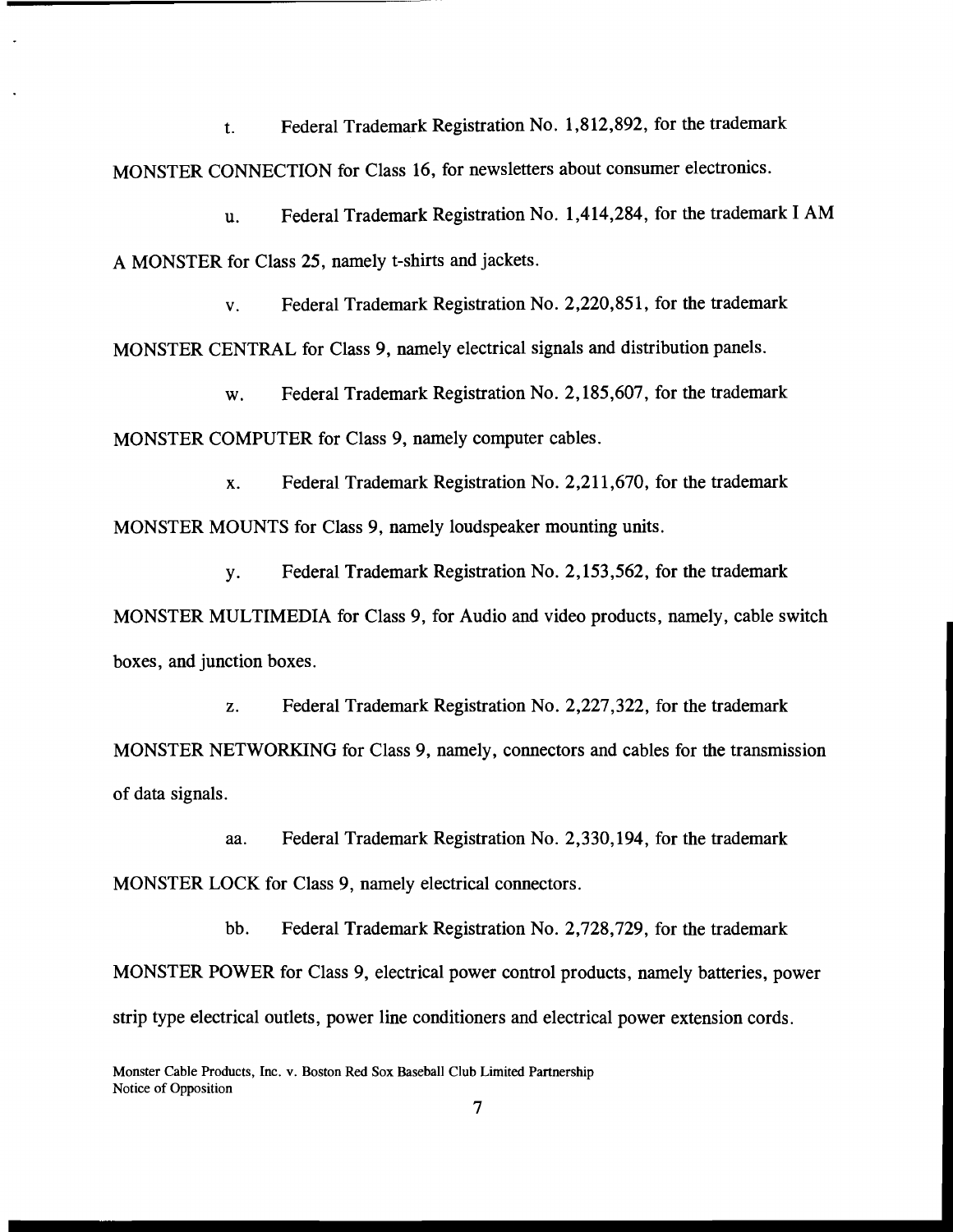Federal Trademark Registration No. 2,639,223, for the trademark cc. MONSTER USB for Class 9, namely USB cables and connector devices for computers and components.

Federal Trademark Registration No. 2,213,346, for the trademark dd. MONSTER POWER for Class 9, namely batteries, power strips, power line conditioners, and electrical power extension cords.

Federal Trademark Registration No. 2,083,506, for the trademark ee. MONSTER SATELLITE for Class 9, namely satellite disk-to-receiver interconnect, electrical cables, electrical connectors and amplifiers, satellite receiver connection kit comprised of electrical cables and electrical connectors, amplifier, and satellite finder.

ff. Federal Trademark Registration No. 2,381,247, for the trademark MONSTER DIGITAL for Class 9, namely electrical signal transmitting cable and connectors.

Federal Trademark Registration No. 2,381,246, for the trademark gg. MONSTER STANDARD for Class 9, namely electrical signal transmitting cable and connectors.

Federal Trademark Registration No. 2,724,015, for the trademark hh. MONSTER (and design) for Class 9, namely electrical cables, connectors and control devices for use with audio and video components.

ii. Federal Trademark Registration No. 2,617,706, for the trademark IMONSTER for Class 35, namely promoting the goods and services of others by providing hypertext links to web sites of others.

Monster Cable Products, Inc. v. Boston Red Sox Baseball Club Limited Partnership Notice of Opposition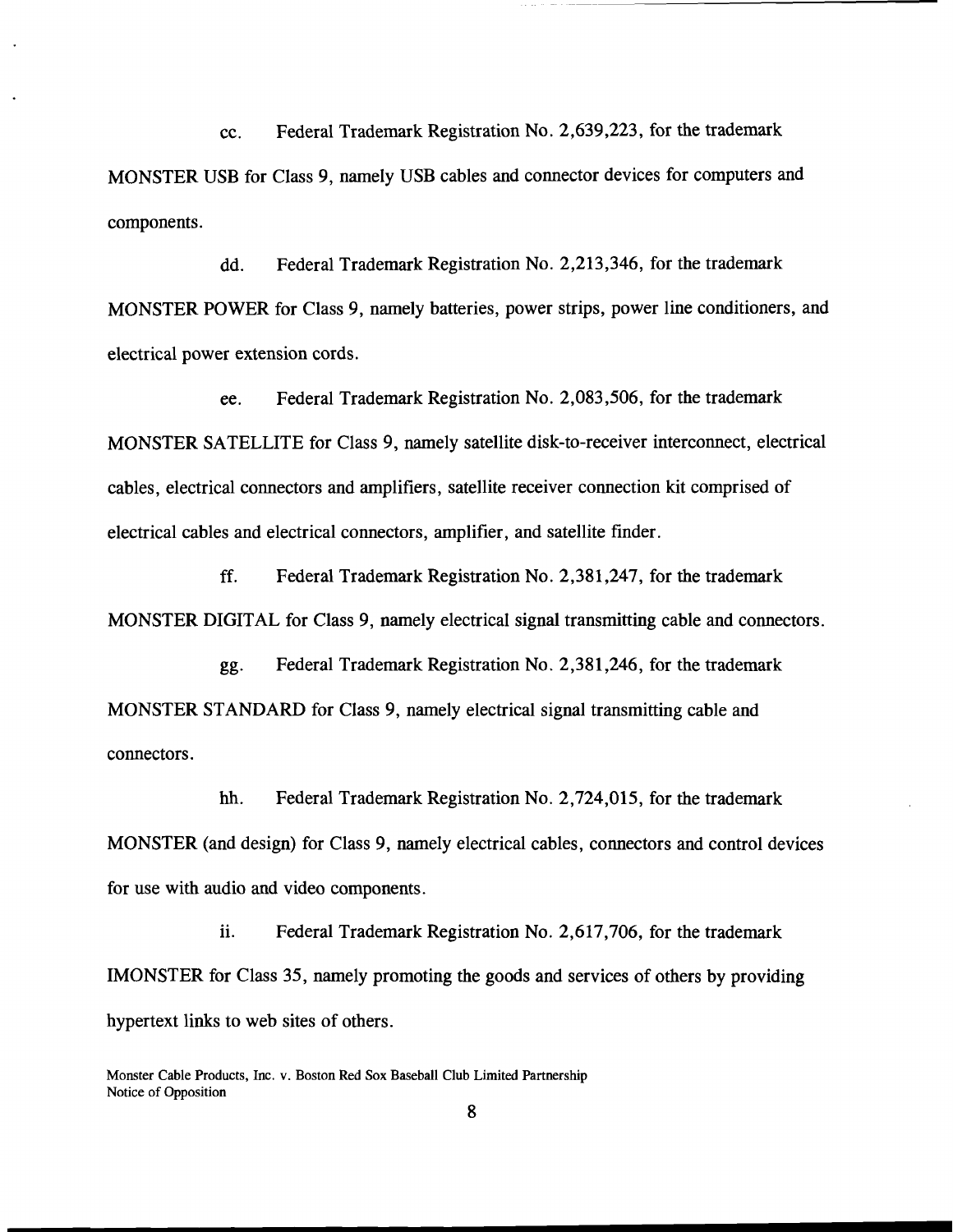ii. Federal Trademark Registration No. 2,627,042, for the trademark MONSTER for Class 25, clothing, namely sweatshirts, T-shirts, pants, jackets, and caps.

 $k\mathbf{k}$ . Federal Trademark Registration No. 2,774,858, for the trademark MONSTER for Class 9, namely electrical and optical cables, wires and connectors for use with audio and video components.

 $\mathbf{11}$ . Federal Trademark Registration No. 2,623,566, for the trademark MONSTER BUCKS for Class 35, marketing and product promotion services for others; namely by distribution of product reward coupons to sales representatives for redemption and/or redistribution to clients.

8. Opposer's Federal Trademark Registrations related to its MONSTER Family of Marks are valid, subsisting, and in full force and effect.

 $9<sub>1</sub>$ On April 29, 2005, Applicant filed the ITU application at issue to register in Class 16 the mark MONSTER SEATS ("Applicant's Mark") for use with paper goods and printed matter, namely, trading cards, posters, stickers, decals, temporary tattoos, bumper stickers, score books, scorecards, printed baseball game programs, magazines and books featuring baseball, newsletters, brochures and pamphlets all featuring baseball, writing pads, note paper, notebooks, binders, stationery-type portfolios, stationery folders, stationery sets, namely, writing paper, cards, and envelopes; paper activity sets, namely, booklets containing children's games and activities, coloring pages, stories and craft ideas; flip books, preprinted agenda organizers for stationery use, memo boards, scrapbooks, autograph books, baseball card albums, book covers, bookmarks, bookends, calendars, greeting cards, postcards, printed

Monster Cable Products, Inc. v. Boston Red Sox Baseball Club Limited Partnership Notice of Opposition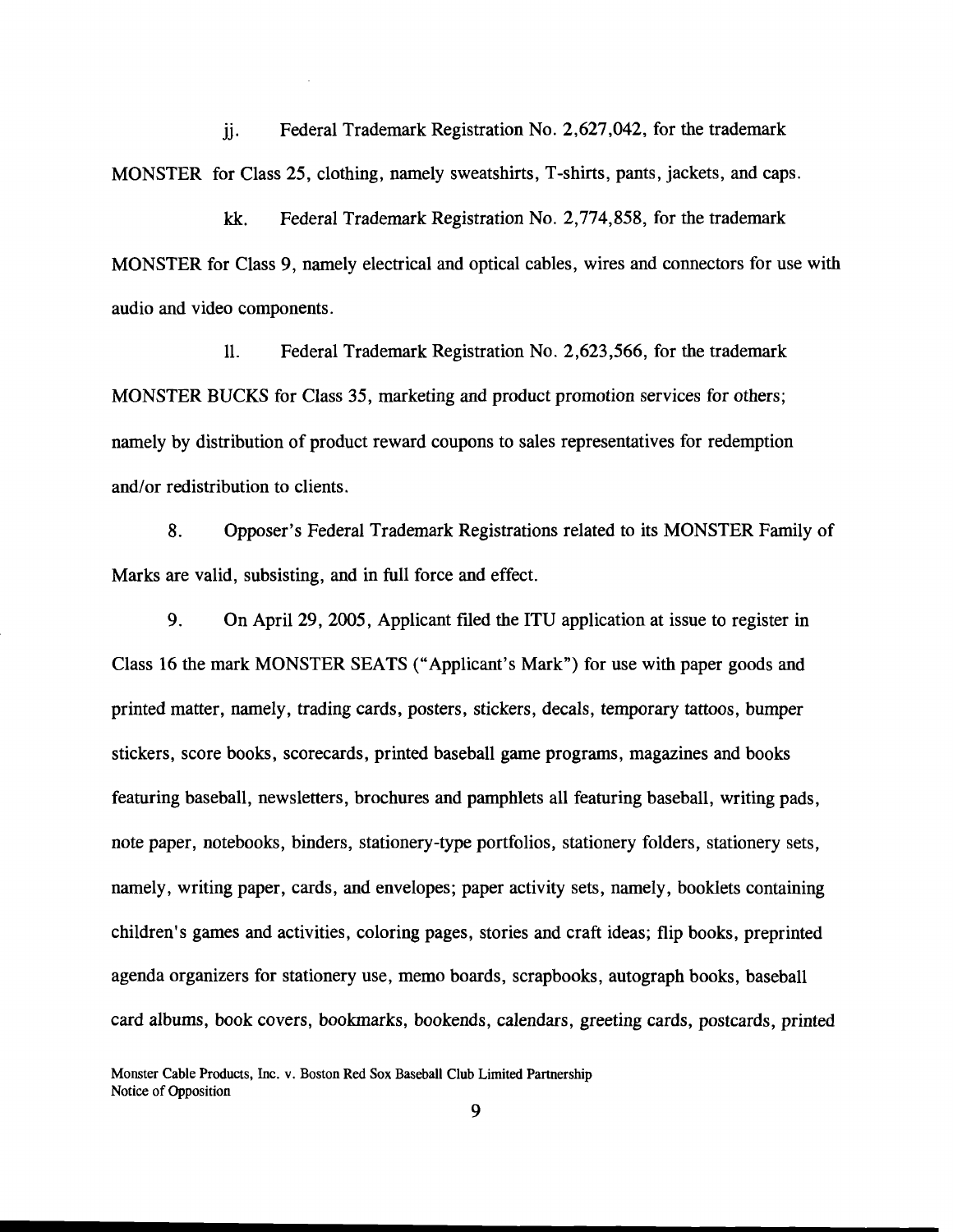bank checkbooks, checkbook covers, credit cards without magnetic coding, collectible stamps, rubber stamps, ink stamps, commemorative stamp sheets, paper pennants, gift wrapping paper, paper gift and party bags, paper party goods in the nature of paper party decorations, paper coasters, paper flags, paper napkins, facial tissue, paper tablecloths, mounted and unmounted photographs, framed photographs, photograph albums, lithographs, printed paper signs, printed paper door signs, metal bulletin boards, paperweights, letter openers, pens, pencils, decorative pencil top ornaments, crayons, markers, desk stands, holder for pens, pencils and ink, non-electric erasers, pencil sharpeners, pencil cases, ungraduated rulers, art pictures, art prints, paper ticket holders and non-metal lanyards for paper ticket holders sold as a unit, and plastic baseball card holders and collectors cases.

10. The intended trademark MONSTER SEATS is confusingly similar to Opposer's above-stated individual trademarks and the MONSTER family of marks, and registration of Applicant's proposed mark and continued use by Applicant on its goods is likely to cause confusion, deception, and mistake. Applicant's use of said intended trademark interferes with Opposer's use of its above-stated trademarks and family of marks, and use or registration of its mark by Applicant will seriously damage Opposer. Furthermore, Opposer's MONSTER and family of MONSTER marks are famous and became famous before Applicant's date of application for Application Serial No.78/619,649, and Applicant's use is likely to dilute the distinctive quality of Opposer's famous MONSTER and family of MONSTER marks.

A filing fee is enclosed herewith. If any additional fees is required, please contact the undersigned.

Monster Cable Products, Inc. v. Boston Red Sox Baseball Club Limited Partnership Notice of Opposition